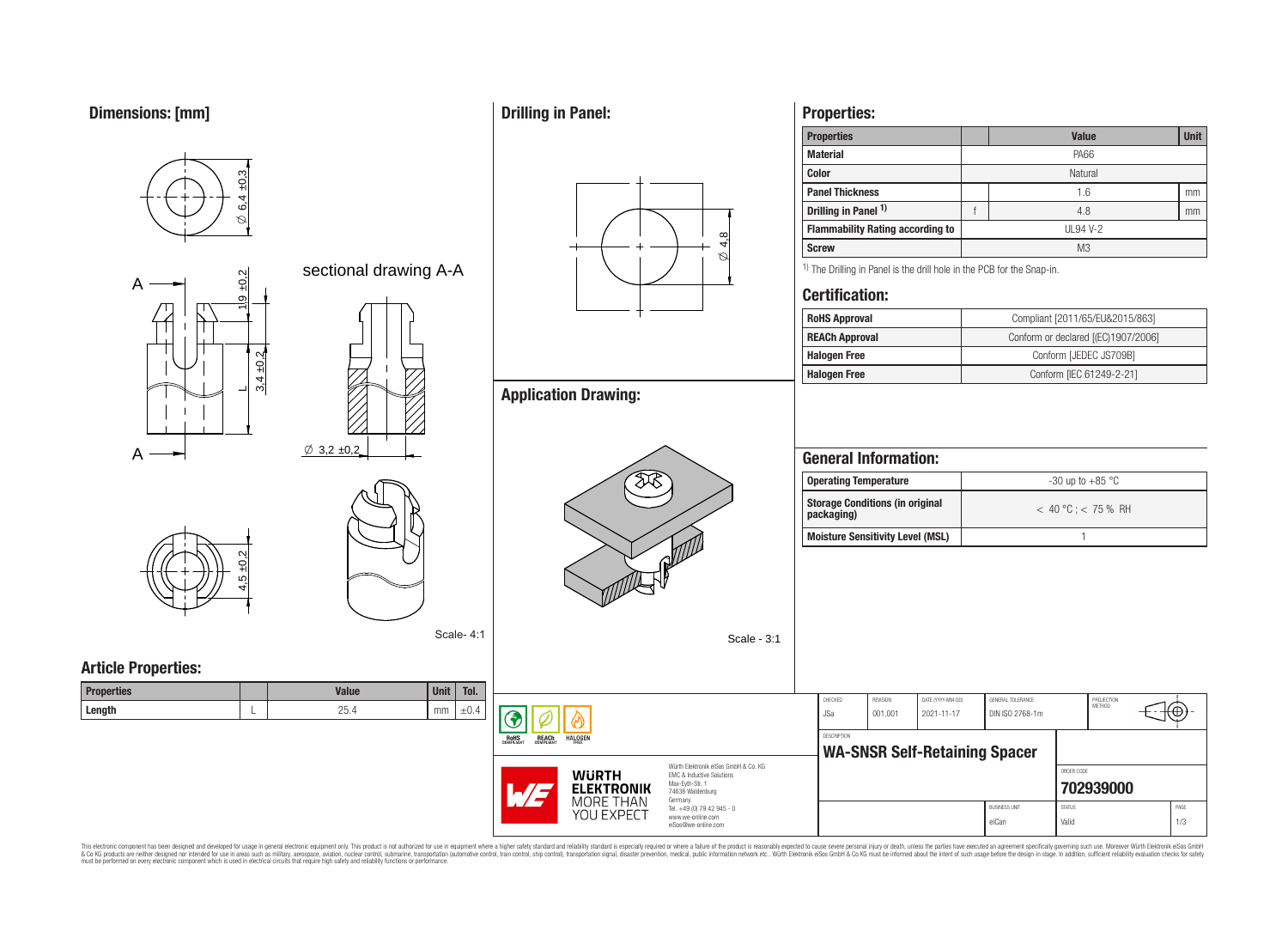# **Cautions and Warnings:**

# **The following conditions apply to all goods within the product series of WA-SNSR of Würth Elektronik eiSos GmbH & Co. KG:**

### **General:**

- This mechanical component is designed and manufactured for use in general electronic equipment.
- Würth Elektronik must be asked for written approval (following the PPAP procedure) before incorporating the components into any equipment in fields such as military, aerospace, aviation, nuclear control, submarine, transportation (automotive control, train control, ship control), transportation signal, disaster prevention, medical, public information network, etc. where higher safety and reliability are especially required and/or if there is the possibility of direct damage or human injury.
- Mechanical components that will be used in safety-critical or high-reliability applications, should be pre-evaluated by the customer.
- The component is designed and manufactured to be used within the datasheet specified values. If the usage and operation conditions specified in the datasheet are not met, the component may be damaged or dissolved.
- Do not drop or impact the components, the component may be damaged.<br>• Wirth Elektronik products are qualified according to international standard
- Würth Elektronik products are qualified according to international standards, which are listed in each product reliability report. Würth Elektronik does not warrant any customer qualified product characteristics beyond Würth Elektroniks' specifications, for its validity and sustainability over time.
- The responsibility for the function of the application of the customer specific products and use in a particular customer design is always the full and autonomous responsibility of the customer. All technical specification for standard products also apply to customer specific products.

### **Product Specific:**

### **Cleaning and Washing:**

- Washing agents used during the production to clean the customer application might damage or change the characteristics of the components. Washing agents may have a negative effect on the long-term functionality of the product.
- Using a brush during the cleaning process may damage the component. Therefore, we do not recommend using a brush during the PCB cleaning process.

## **Potting and Coating:**

• If the product is potted in the customer application, the potting material might shrink or expand during and after hardening. Shrinking could lead to an incomplete seal, allowing contaminants into the components. Expansion could damage the components. We recommend a manual inspection after potting or coating to avoid these effects.

### **Storage Conditions:**

- A storage of Würth Elektronik products for longer than 12 months is not recommended. Within other effects, the terminals may suffer degradation, resulting in bad processability. Therefore, all products shall be used within the period of 12 months based on the day of shipment.
- Do not expose the components to direct sunlight.<br>• The storage conditions in the original packaging
- The storage conditions in the original packaging are defined according to DIN EN 61760-2.
- The storage conditions stated in the original packaging apply to the storage time and not to the transportation time of the components.

### **Packaging:**

• The packaging specifications apply only to purchase orders comprising whole packaging units. If the ordered quantity exceeds or is lower than the specified packaging unit, packaging in accordance with the packaging specifications cannot be ensured.

### **Handling:**

- The maximum permissible torques must be complied with to prevent mechanical destruction of the component and PCB.
- If a component is pre-assembled with an adhesive tape, the adhesive duration cannot be guaranteed. This depends on the surface where the component will be mounted on. It also depends on the environmental conditions the component is exposed to. The customer has to evaluate this for his specific application.
- Violation of the technical product specifications will void the warranty.
- Coated metal parts may have spots and/or deposits because of the rinsing and drying process during plating. The storage and processability are not affected.
- The temperature rise of the component must be taken into consideration. The operating temperature is comprised of ambient temperature and temperature rise of the component.The operating temperature of the component shall not exceed the maximum temperature specified.

These cautions and warnings comply with the state of the scientific and technical knowledge and are believed to be accurate and reliable. However, no responsibility is assumed for inaccuracies or incompleteness.

| <b>REACH</b><br>COMPLIANT<br><b>HALOGEN</b><br>ROHS<br>COMPLIANT |                          |                                                              | CHECKED<br><b>JSa</b>                                                                                                                                                                         | REVISION<br>001.001 | DATE (YYYY-MM-DD)<br>2021-11-17 | <b>GENERAL TOLERANCE</b><br>DIN ISO 2768-1m |                               | PROJECTION<br><b>METHOD</b> | $+(\oplus)^+$ |  |
|------------------------------------------------------------------|--------------------------|--------------------------------------------------------------|-----------------------------------------------------------------------------------------------------------------------------------------------------------------------------------------------|---------------------|---------------------------------|---------------------------------------------|-------------------------------|-----------------------------|---------------|--|
|                                                                  |                          |                                                              | DESCRIPTION<br><b>WA-SNSR Self-Retaining Spacer</b>                                                                                                                                           |                     |                                 |                                             |                               |                             |               |  |
|                                                                  | $\overline{\phantom{a}}$ | <b>WURTH</b><br><b>ELEKTRONIK</b><br>MORE THAN<br>YOU EXPECT | Würth Elektronik eiSos GmbH & Co. KG<br>EMC & Inductive Solutions<br>Max-Eyth-Str. 1<br>74638 Waldenburg<br>Germany<br>Tel. +49 (0) 79 42 945 - 0<br>www.we-online.com<br>eiSos@we-online.com |                     |                                 |                                             |                               | ORDER CODE<br>702939000     |               |  |
|                                                                  |                          |                                                              |                                                                                                                                                                                               |                     |                                 |                                             | <b>BUSINESS UNIT</b><br>eiCan | <b>STATUS</b><br>Valid      |               |  |

This electronic component has been designed and developed for usage in general electronic equipment only. This product is not authorized for use in equipment where a higher safety standard and reliability standard si espec & Ook produces the membed of the membed of the steam such as maility, aerospes, avidion, much membed membed member of the membed membed membed membed membed membed membed membed membed membed membed membed membed membed me